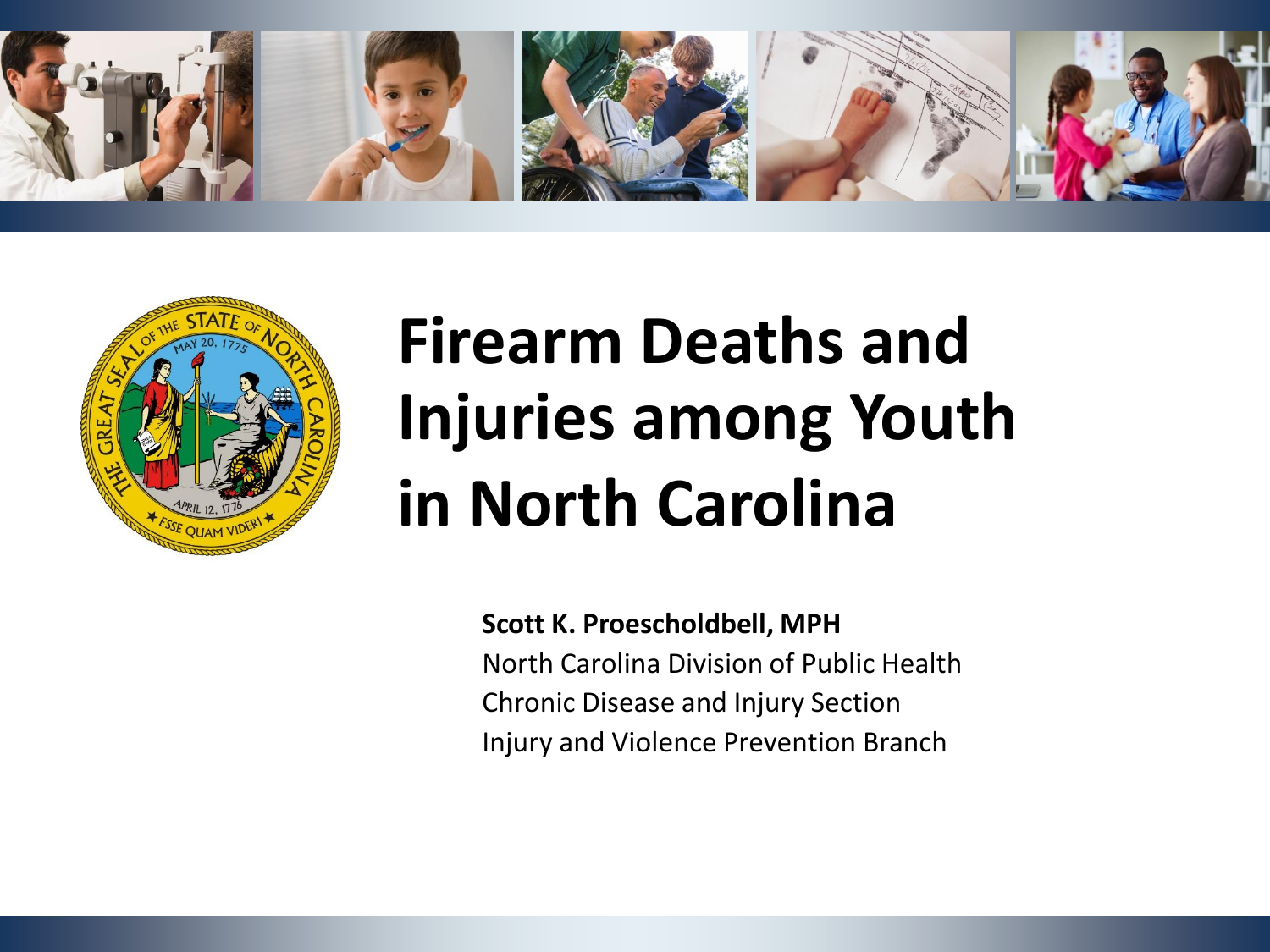# **Firearm-related Violence in US & NC**



# EACH YEAR 36,383 AMERICANS **DIE FROM GUN VIOLENCE**

- GUN SUICIDES: 22.274 (61%)
- GUN HOMICIDES: 12,830 (35%)
- LAW ENFORCEMENT SHOOTINGS: 496 (1.4%)
- · UNINTENTIONAL SHOOTINGS: 487 (1.3%)
- UNDETERMINED: 295 (0.8%)

#### *NC Firearm-related deaths, 2018\**

NC all ages= 1,345 NC ages 0-17= 61

North Carolina Injury & Violence **IPREVENTION** Branch

\* 2018 data are provisional Analysis by Injury Epidemiology and Surveillance Unit (as of Dec 2019)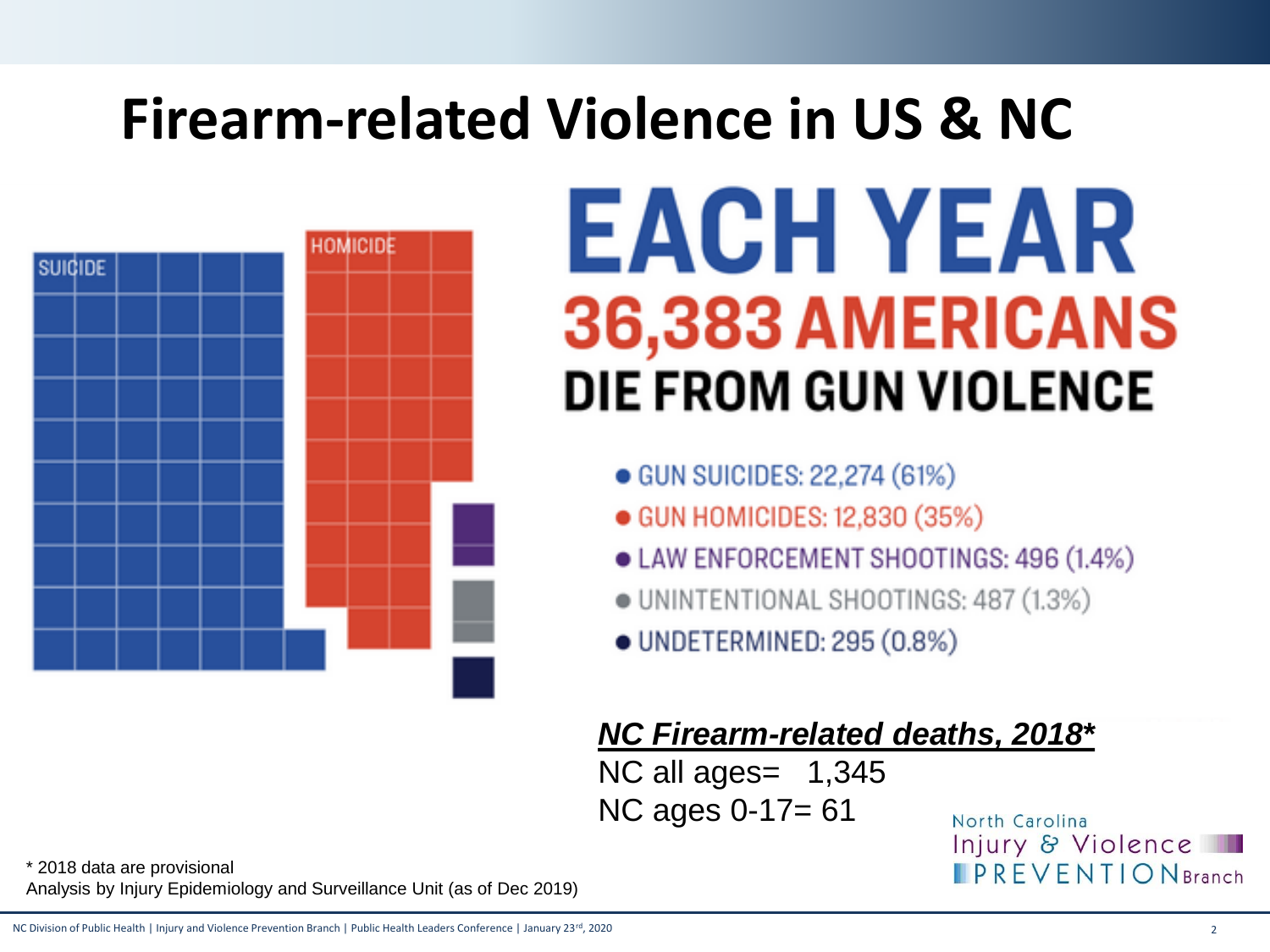### **North Carolina Violent Death Reporting System (NC-VDRS)**

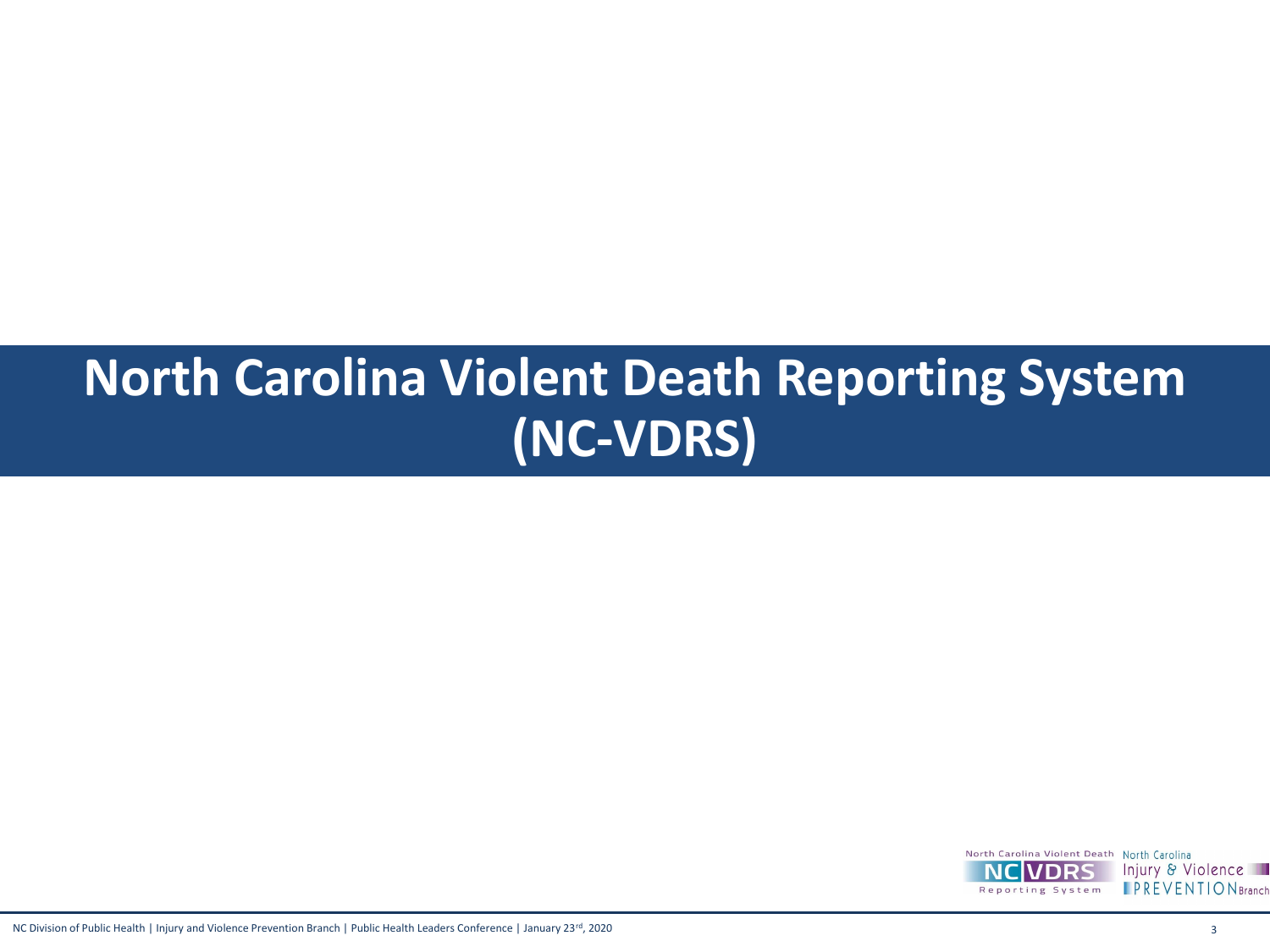## **Data and Surveillance**

- Since 2004, abstract approximately 2,000 violent deaths per year (homicides, suicides, firearm deaths)
- Data Sources and Collaborators
	- –Death certificate data- State Center for Health Statistics
	- –NC Office of the Chief Medical Examiner (OCME)
	- –NC-IBRS (SBI)
	- –Decentralized law enforcement
		- •More than 650 law enforcement agencies in NC
		- •~250 in a given year experience violent death
- Data can differ slightly due to case definition, data closeout dates, and other factors

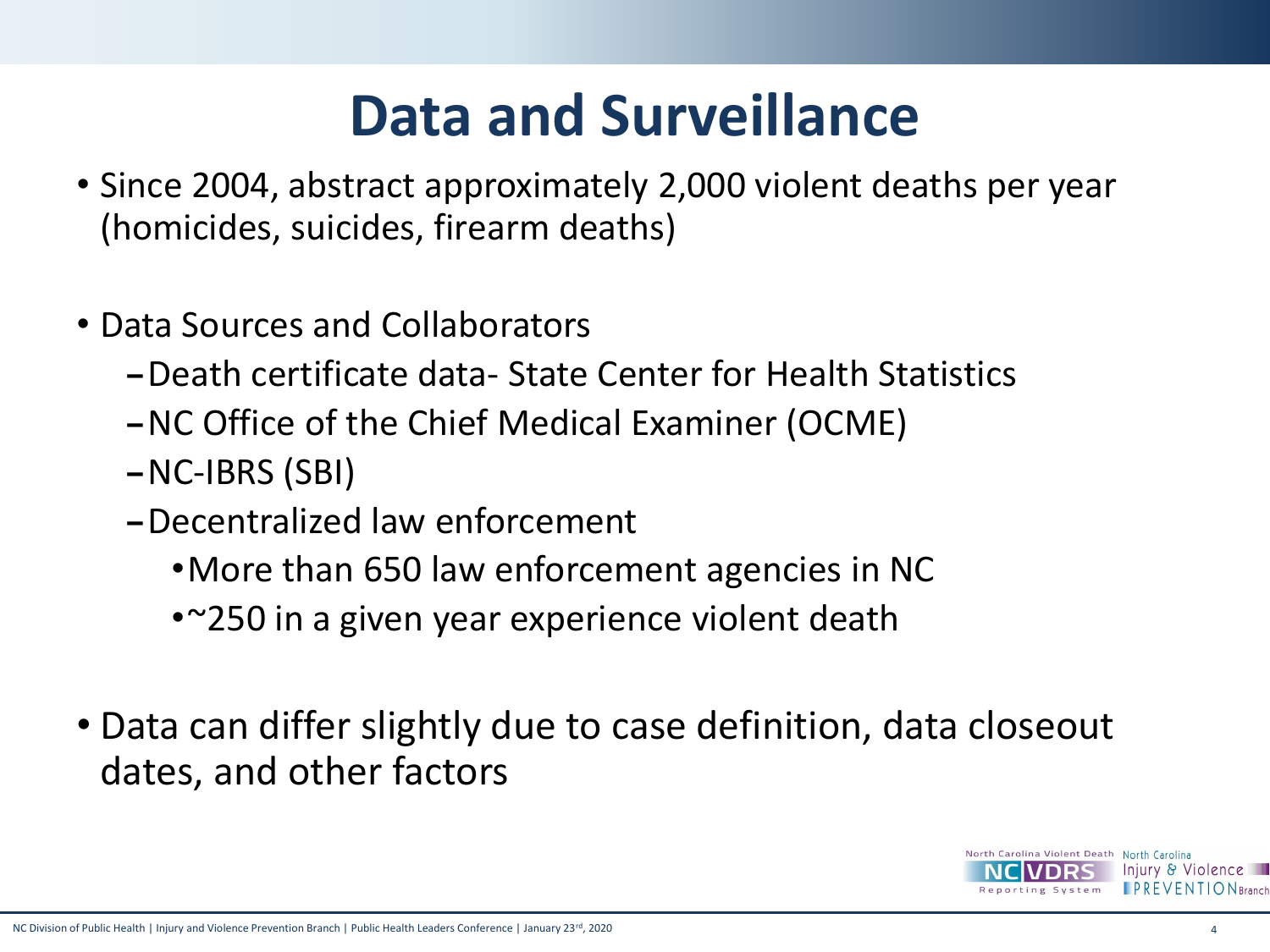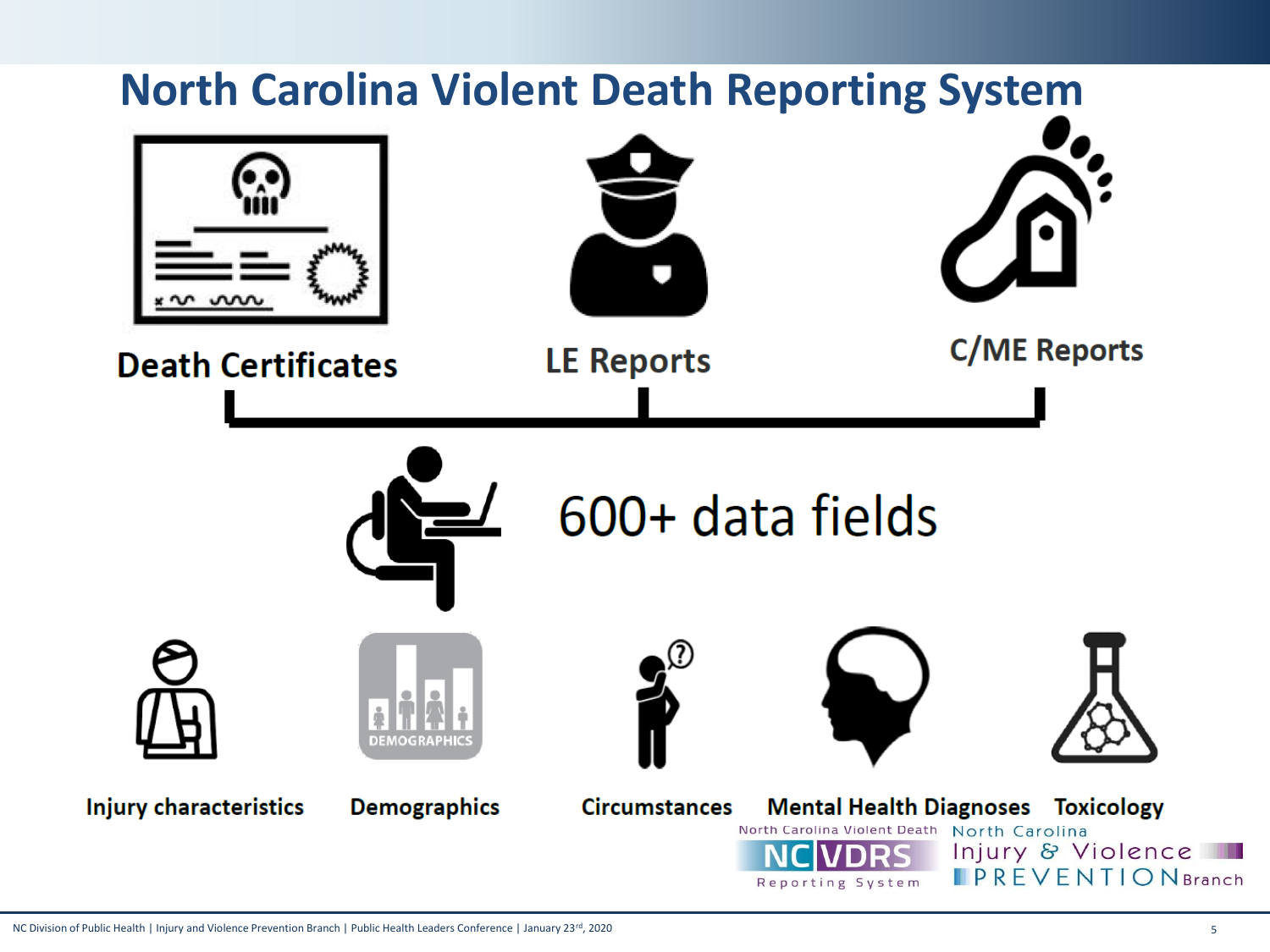#### **Deaths by Manner/Intent: Resident and Occurrence Deaths North Carolina Violent Death Reporting System, age 0-17, 2004-2018\***



NC Division of Public Health | Injury and Violence Prevention Branch | Public Health Leaders Conference | January 23<sup>rd</sup>, 2020 6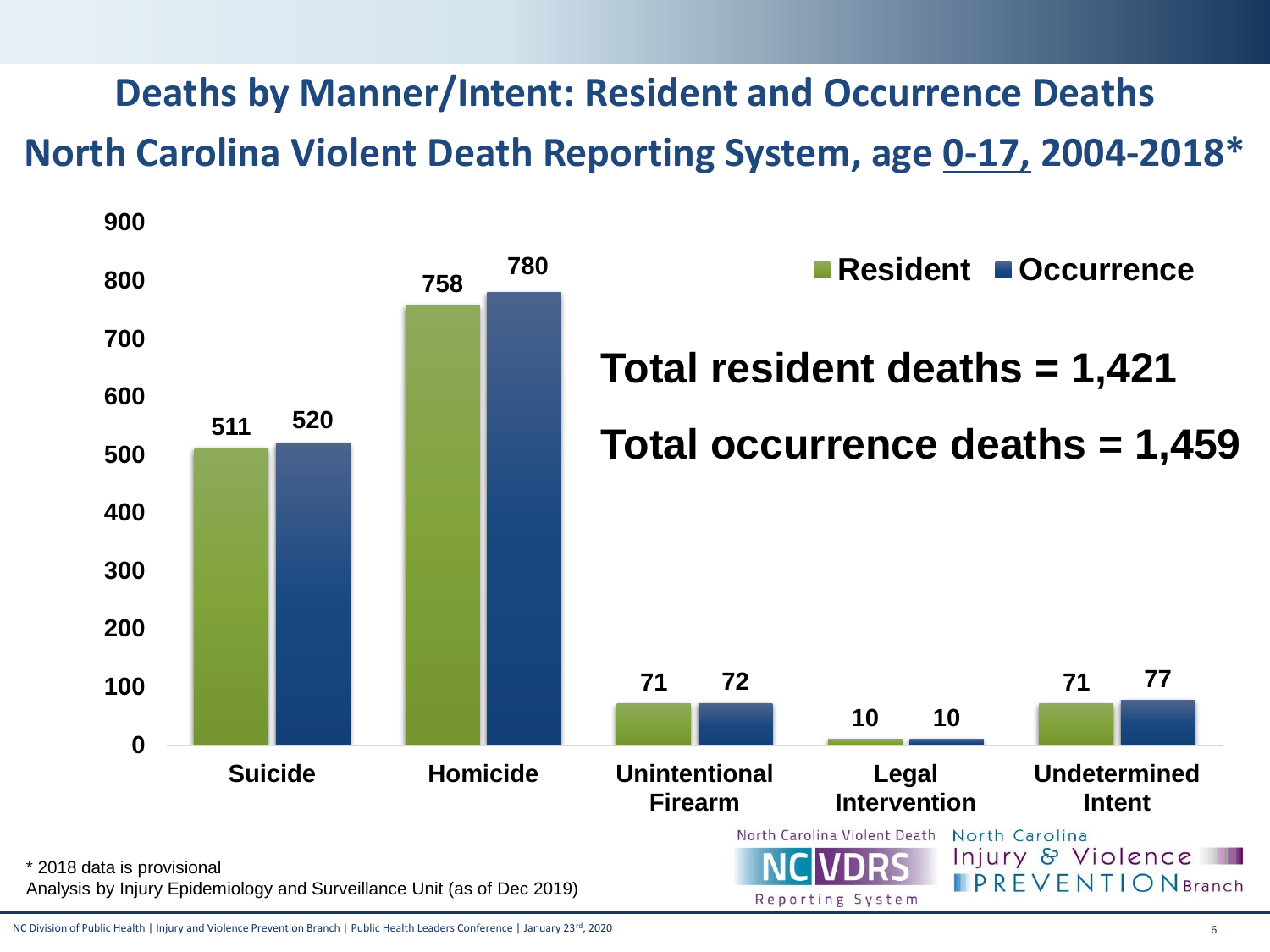### **Firearm Deaths in North Carolina: 2014-2018\***

## NC all ages= 6,477 NC ages 0-17= 239



NC Division of Public Health | Injury and Violence Prevention Branch | Public Health Leaders Conference | January 23<sup>rd</sup>, 2020 7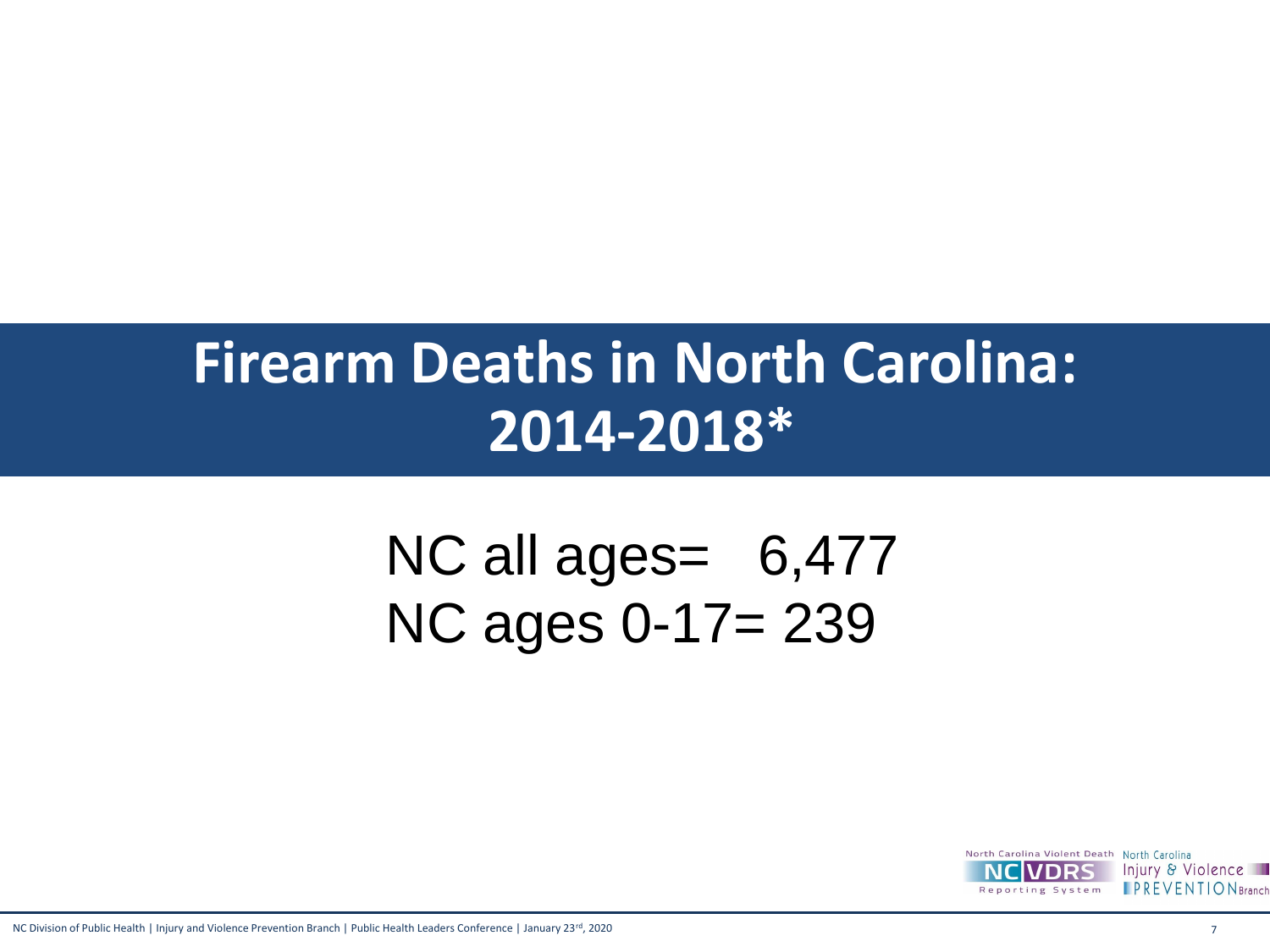#### **Firearm Death Counts/Rates by Race ages 0-17: NC-VDRS, 2014-2018\***



**\*Technical Note: 239** violent deaths caused by firearms among 0-17: 2014 -2018- using May 2019 datafile 2018\* data are provisional

**Data Source:** North Carolina Violent Death Reporting System, 2017 ; Analysis conducted by Injury Epidemiology and Surveillance Unit

NC Division of Public Health | Injury and Violence Prevention Branch | Public Health Leaders Conference | January 23<sup>rd</sup>, 2020 8

Injury & Violence **IPREVENTIONBranch** 

North Carolina

North Carolina Violent Death

Reporting System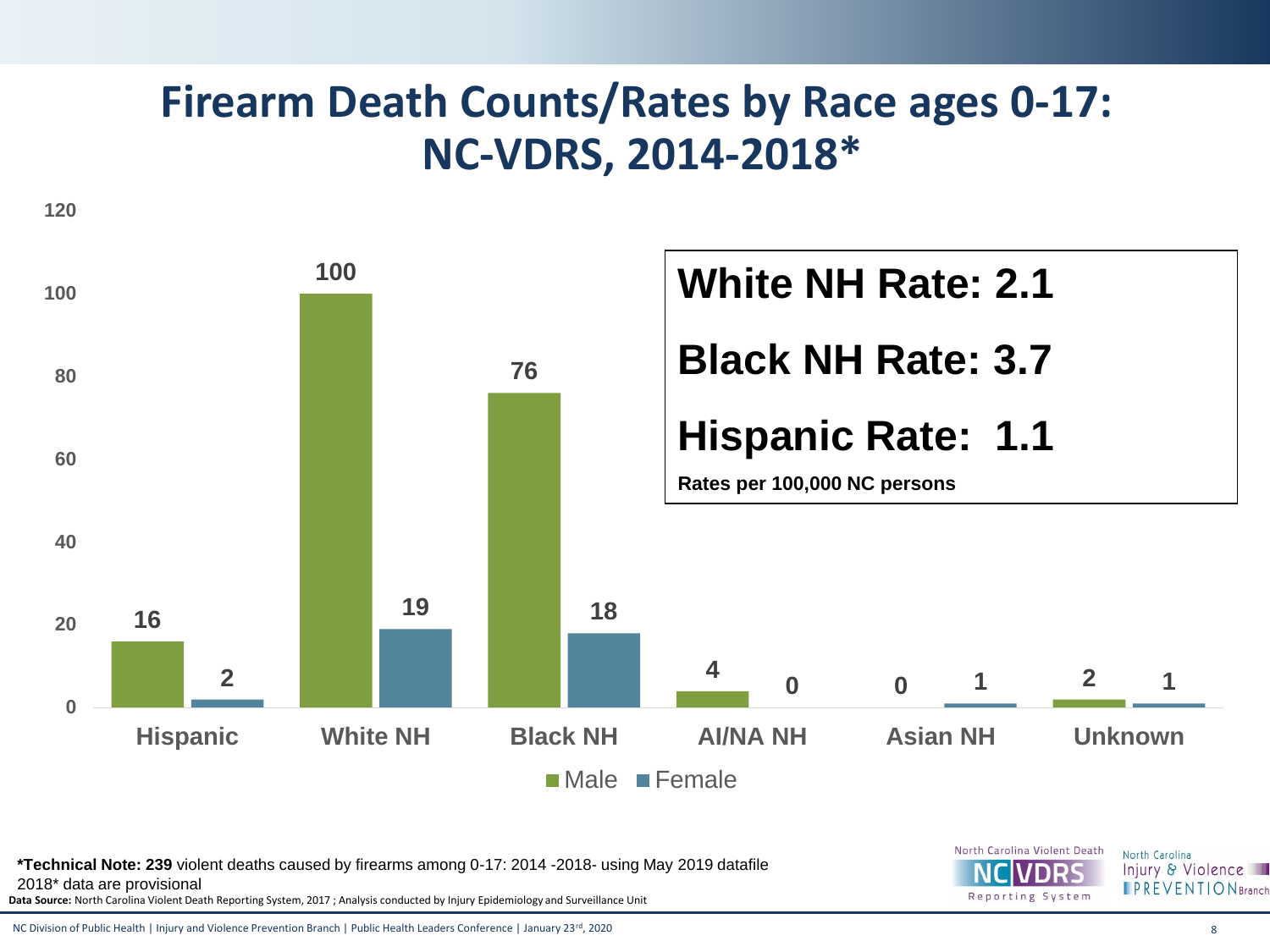#### **Firearm Death Rates by Sex and Age (0-17): NC-VDRS, 2014-2018\***



**\* Rate per 100,000 NC population; † <5 deaths; rate suppressed**

**Data Source:** North Carolina Violent Death Reporting System, 2017 ; Analysis conducted by Injury Epidemiology and Surveillance Unit **\*Technical Note: 239** violent deaths caused by firearms among 0-17: 2014 -2018- using May 2019 datafile 2018\* data are provisional



Injury & Violence **IPREVENTIONBranch**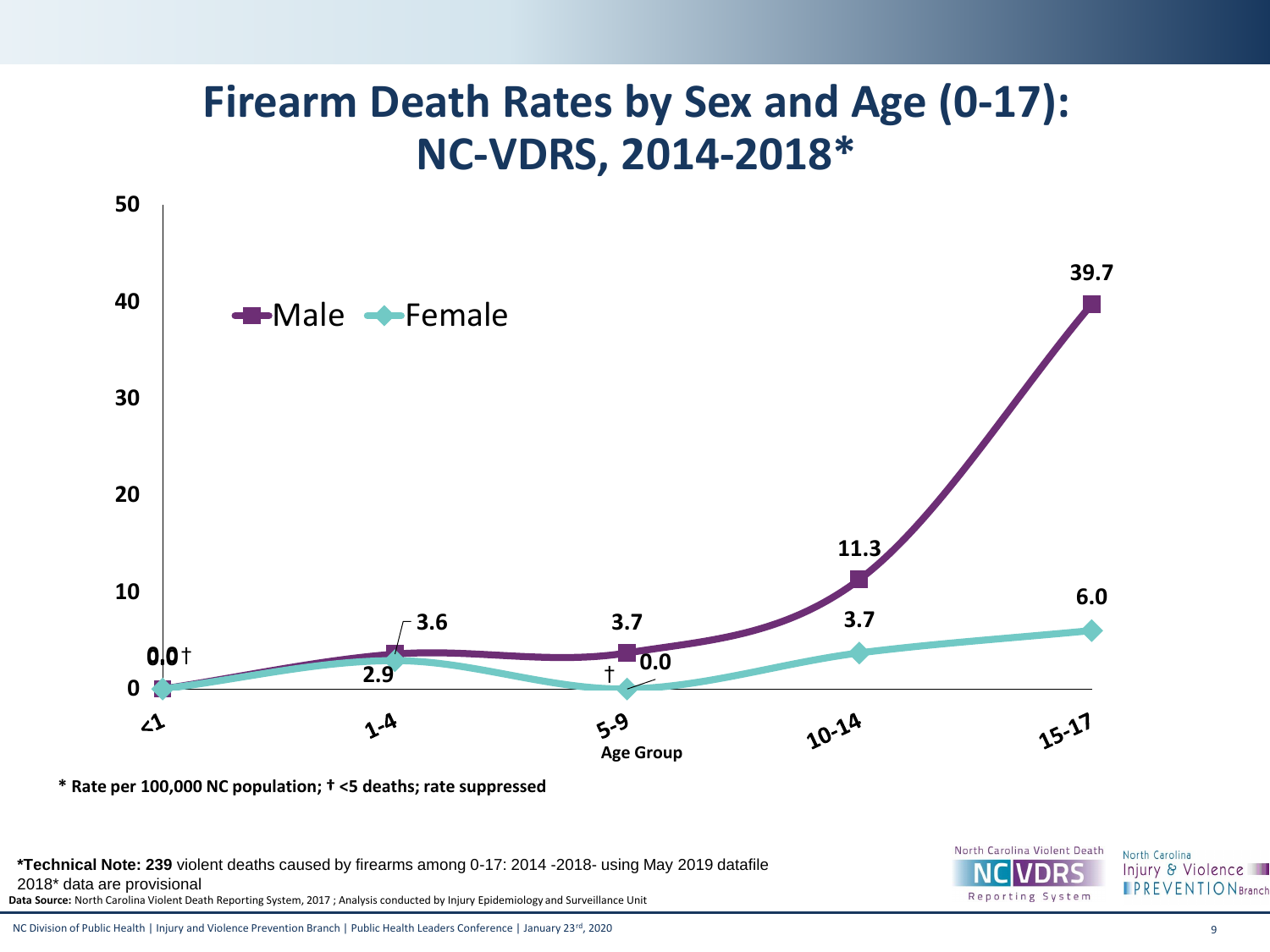#### **Firearm-Related Deaths by Manner and Firearm Type, ages 0-17: NC-VDRS, 2014-2018\***



**Data Source:** North Carolina Violent Death Reporting System, 2017 ; Analysis conducted by Injury Epidemiology and Surveillance Unit **Technical Note: 239** violent deaths caused by firearms for ages 0-17: 2014-2018- using Dec 2019 datafile \*2018 data are provisional



NC Division of Public Health | Injury and Violence Prevention Branch | Public Health Leaders Conference | January 23rd, 2020 10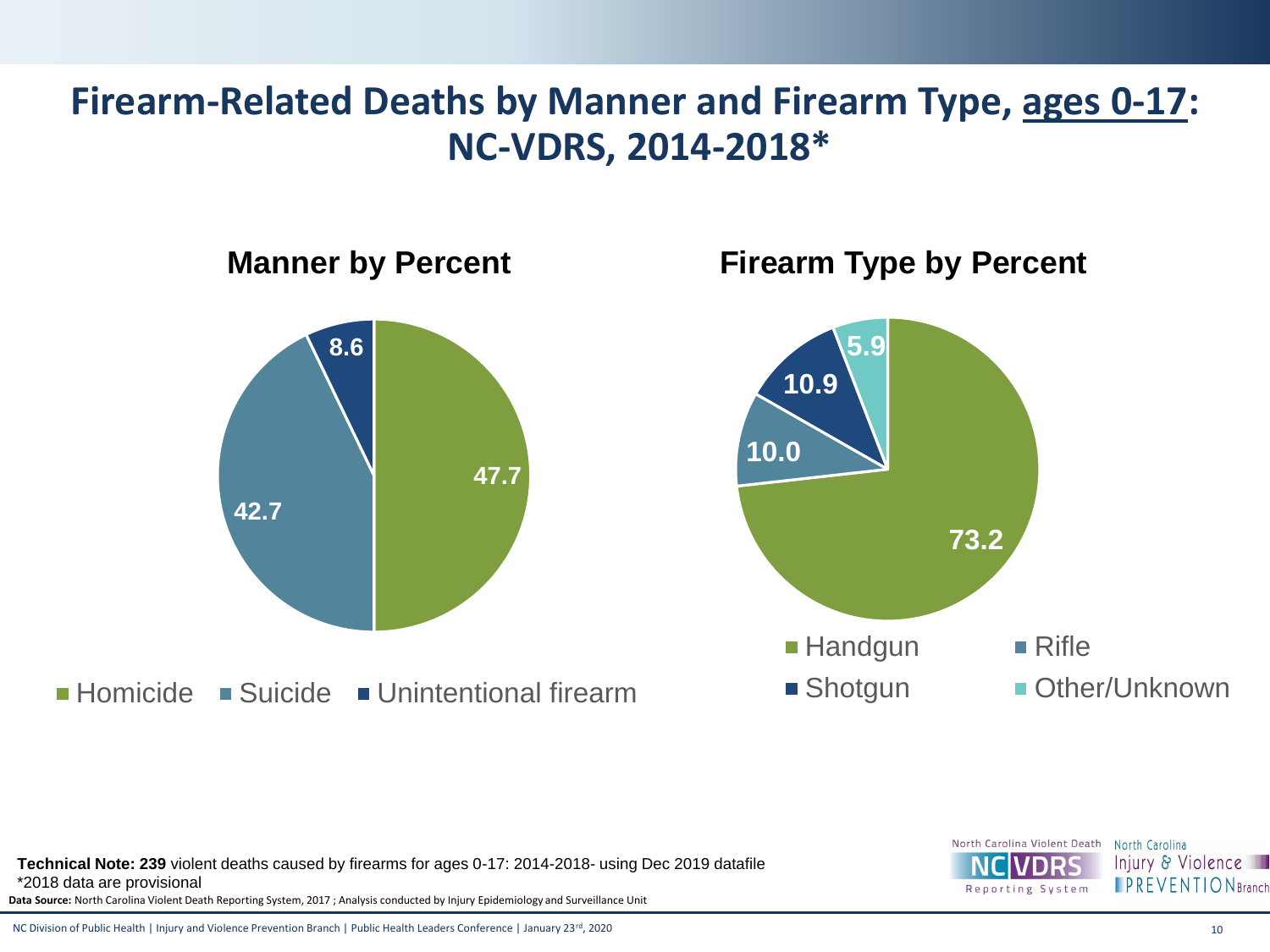#### **Circumstances**

North Carolina<br>Injury & Violence **IPREVENTIONBranch**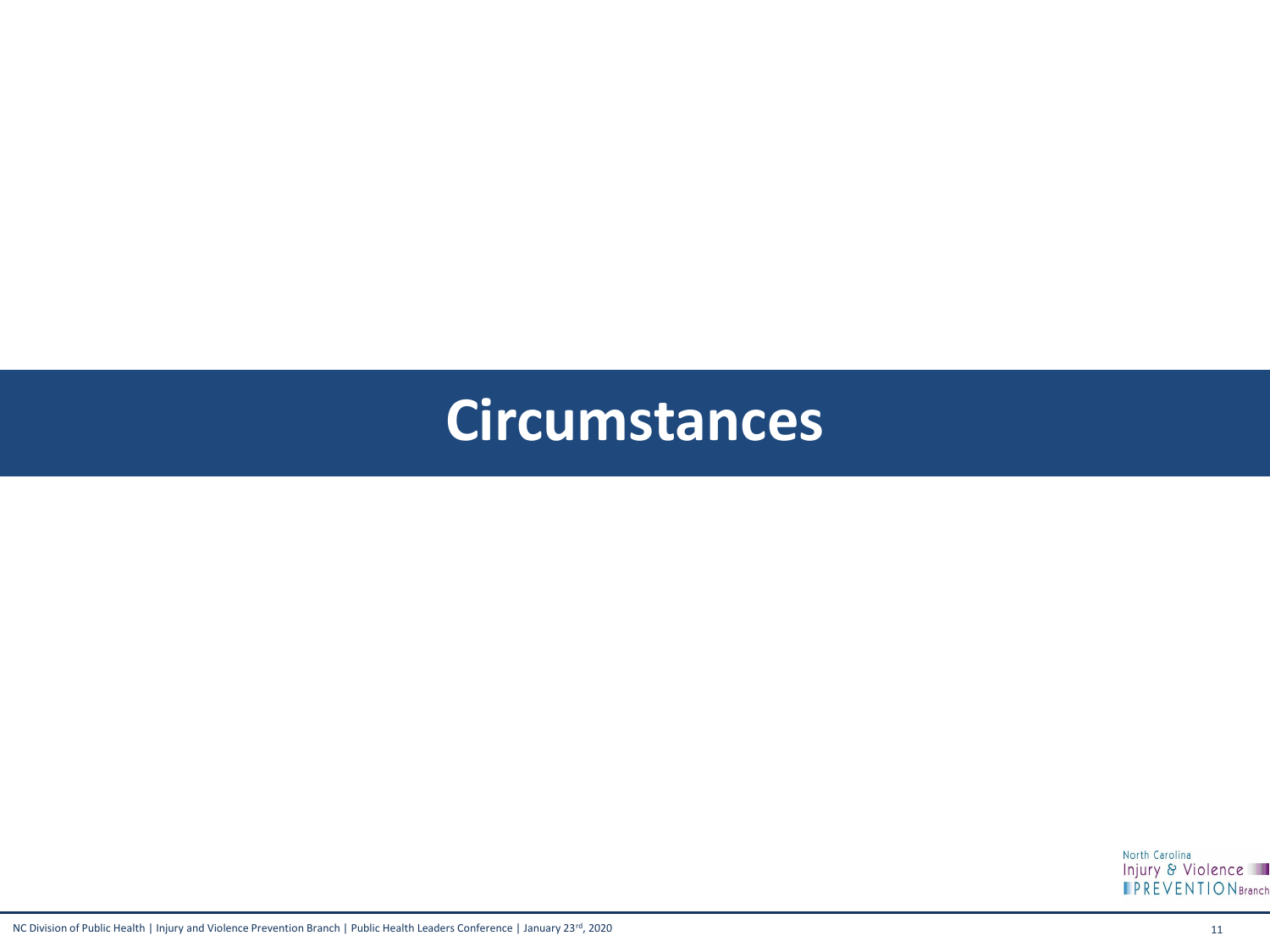# **Firearm-related Suicide Circumstances**

Reporting System

North Carolina Violent Death North Carolina Injury & Violence  $IPREVENTION Branch$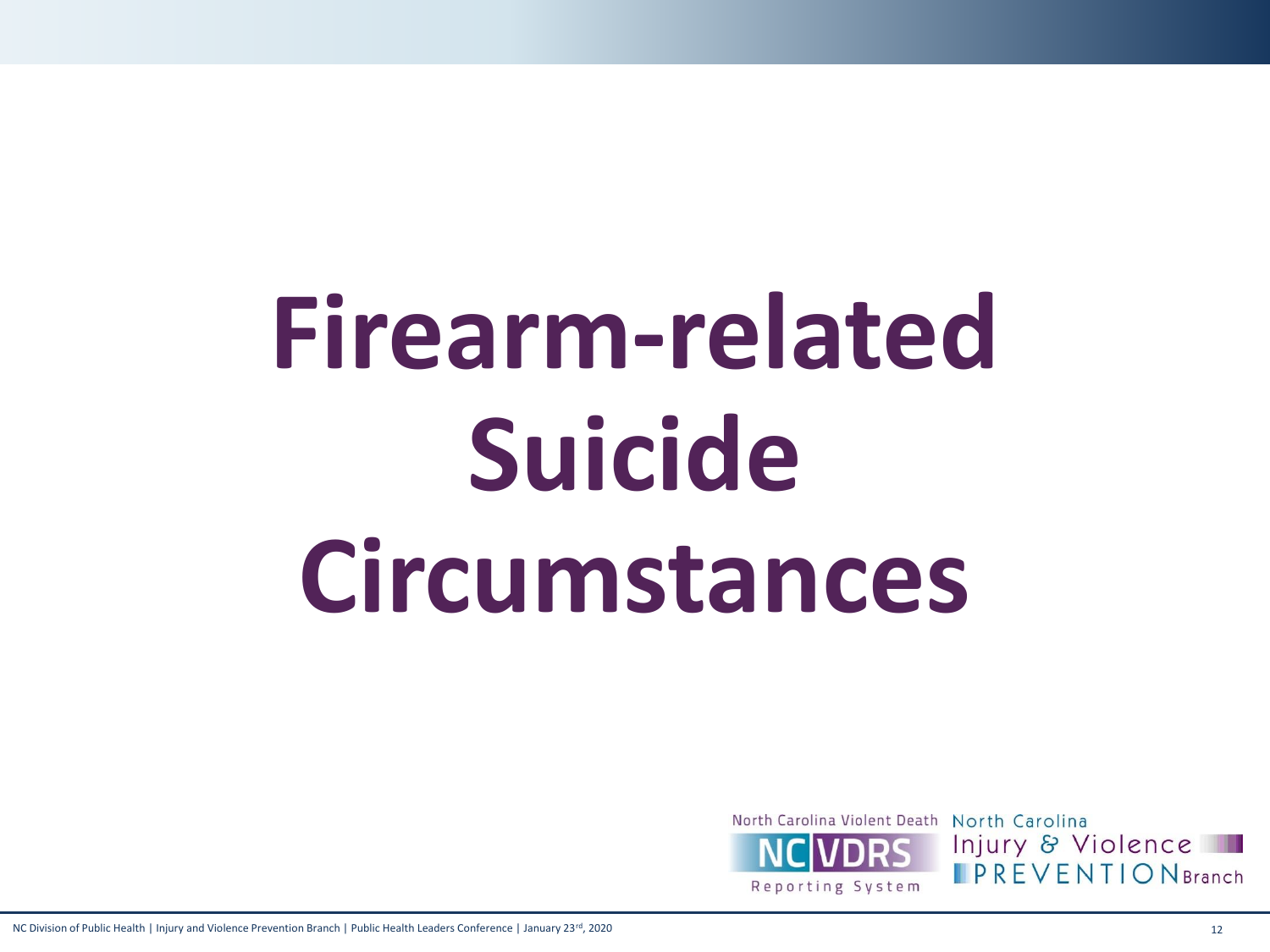## **Firearm Suicides: Percent of Circumstances:**

#### **NC-VDRS ages 0-17, 2014-2018\***



N= 102: total number suicide firearm deaths 0-17 N= 92: At least 1 known circumstance (90.2%)

Analysis by Injury Epidemiology and Surveillance Unit- using Dec 2019 datafile \*2018 data are provisional

**40**

NC Division of Public Health | Injury and Violence Prevention Branch | Public Health Leaders Conference | January 23<sup>rd</sup>, 2020 13

North Carolina Violent Death

Reporting System

North Carolina Injury & Violence **IPREVENTION** Branch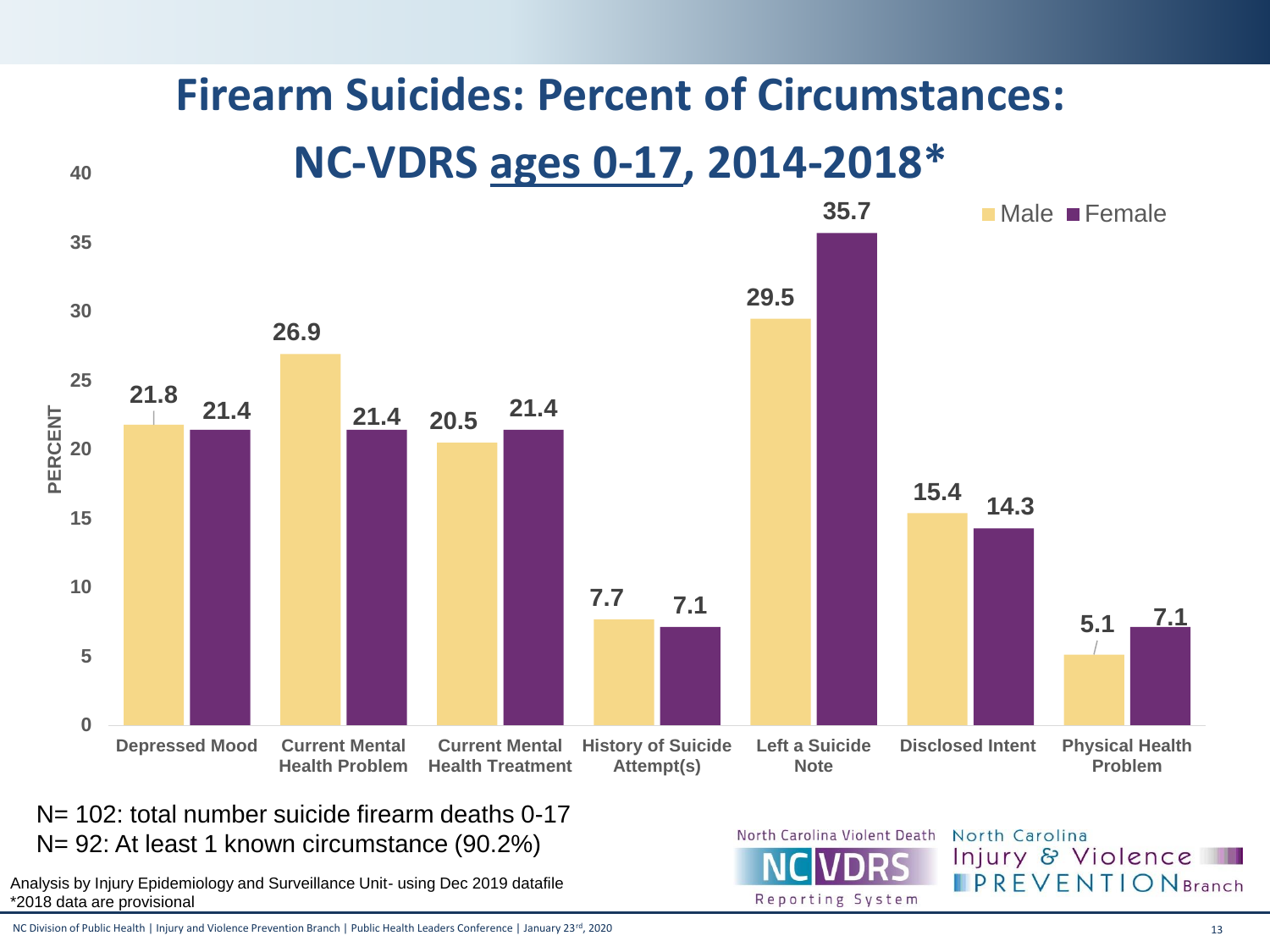# **Firearm-related Homicide Circumstances**

Reporting System

North Carolina Violent Death North Carolina Injury & Violence  $IPREVENTION Branch$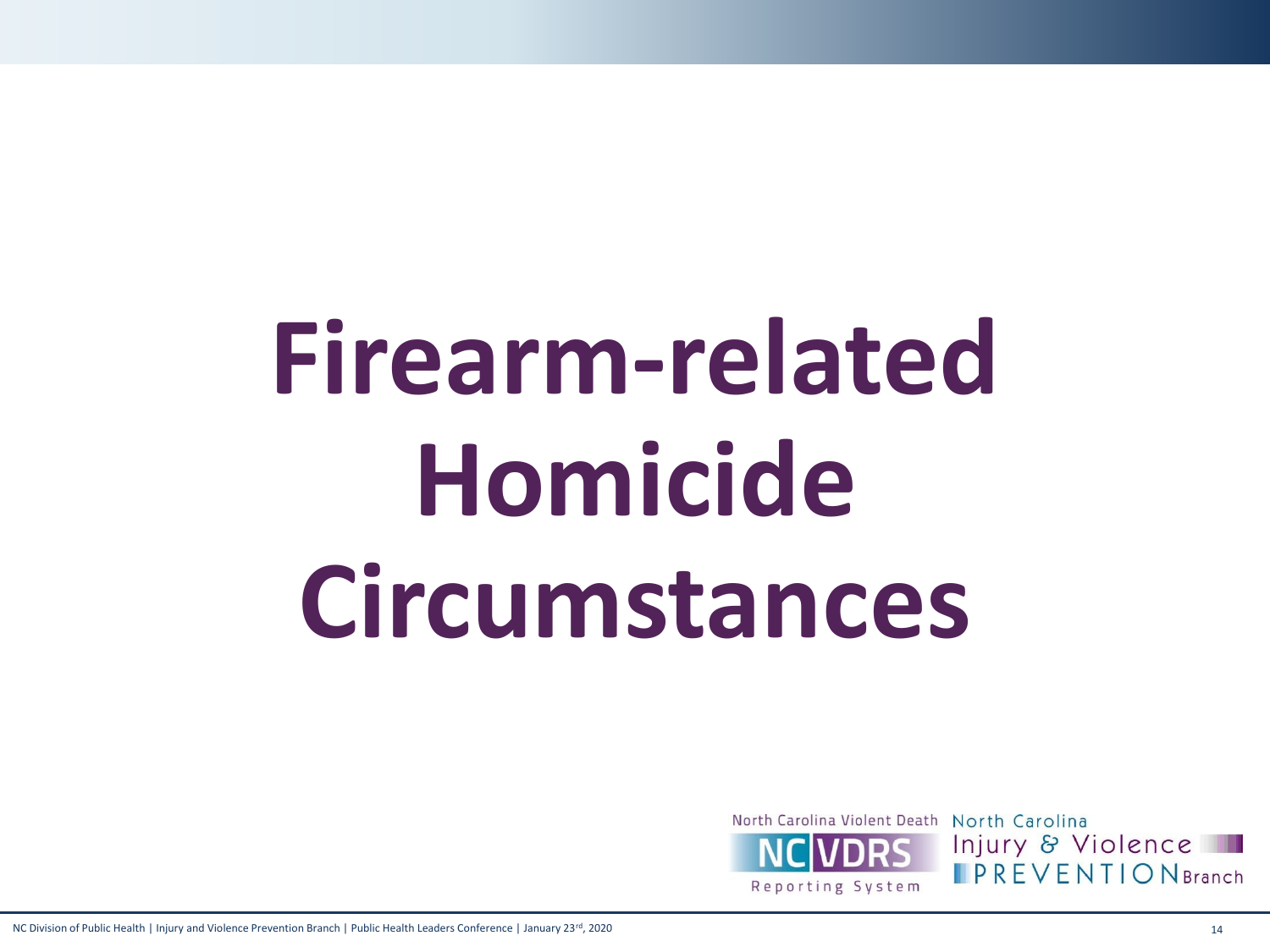#### **Firearm-related Homicide: Percent of Circumstances for ages 0-17: NC-VDRS, 2016-2017**



NC Division of Public Health | Injury and Violence Prevention Branch | Public Health Leaders Conference | January 23<sup>rd</sup>, 2020 15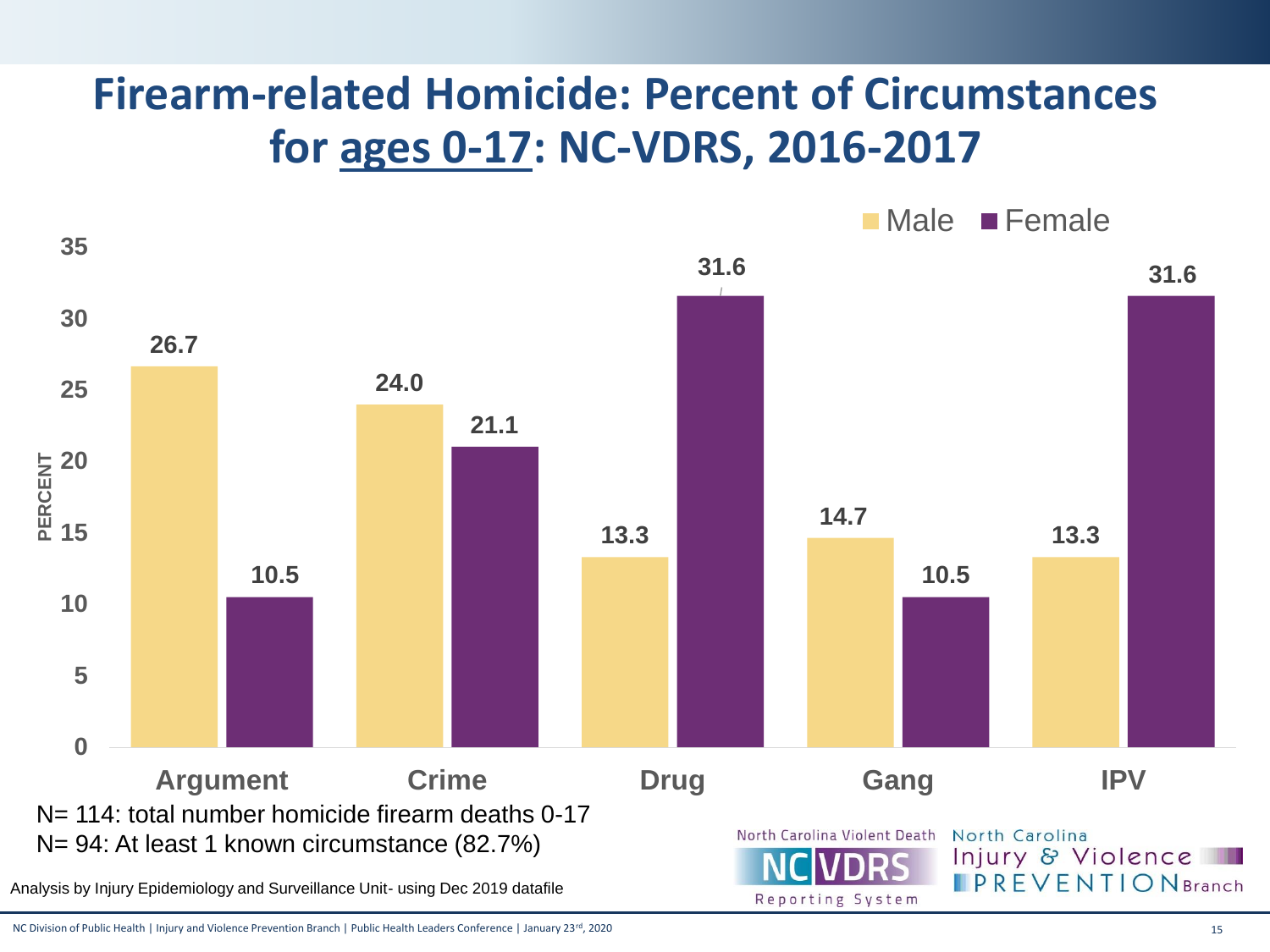#### **Firearm-Related ED Visits**

North Carolina Injury & Violence **IPREVENTIONBranch**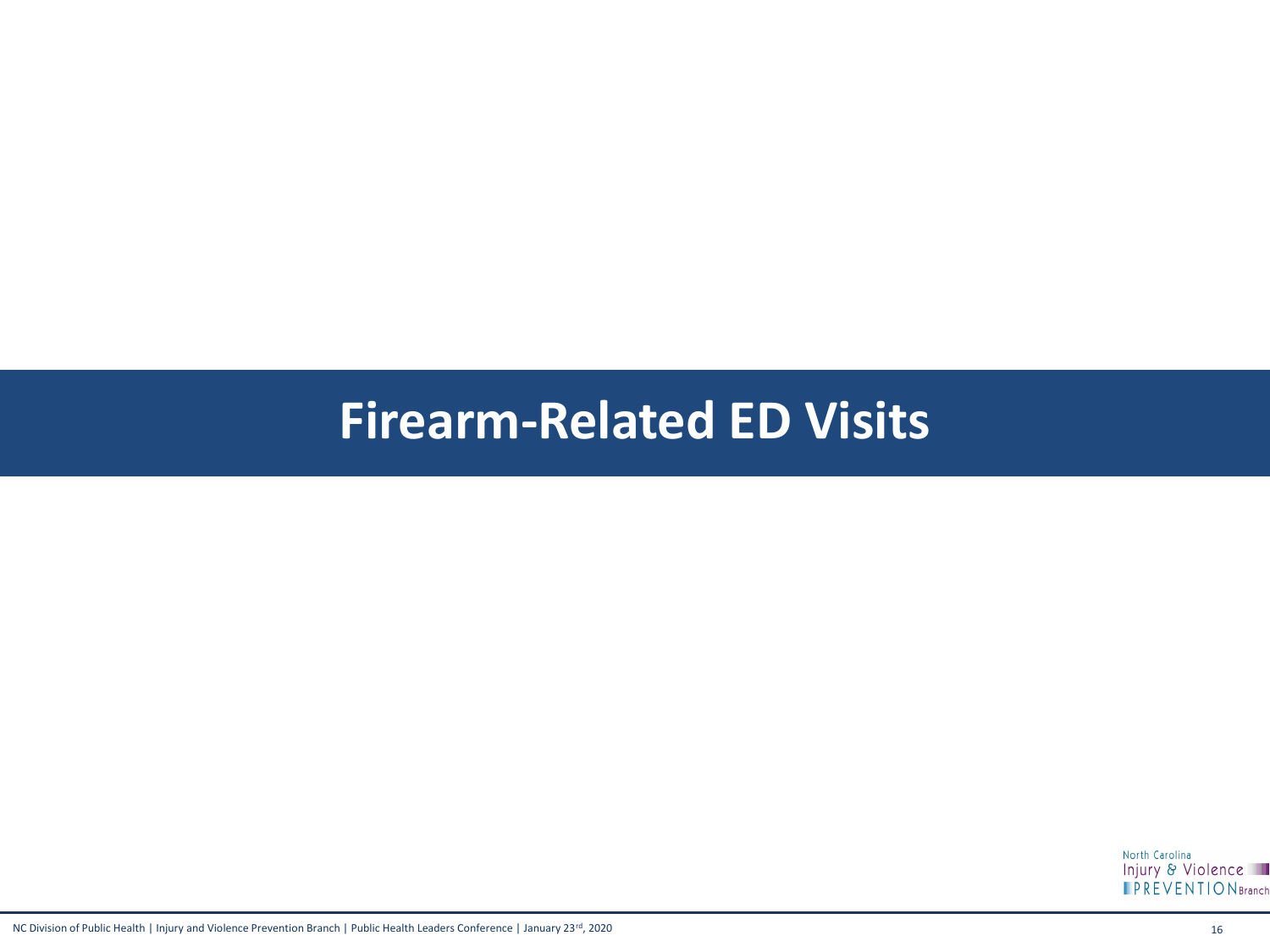#### **Quick Note: ICD-10-CM Transition**



\*With a 7th character of A or missing (Initial encounter/active treatment)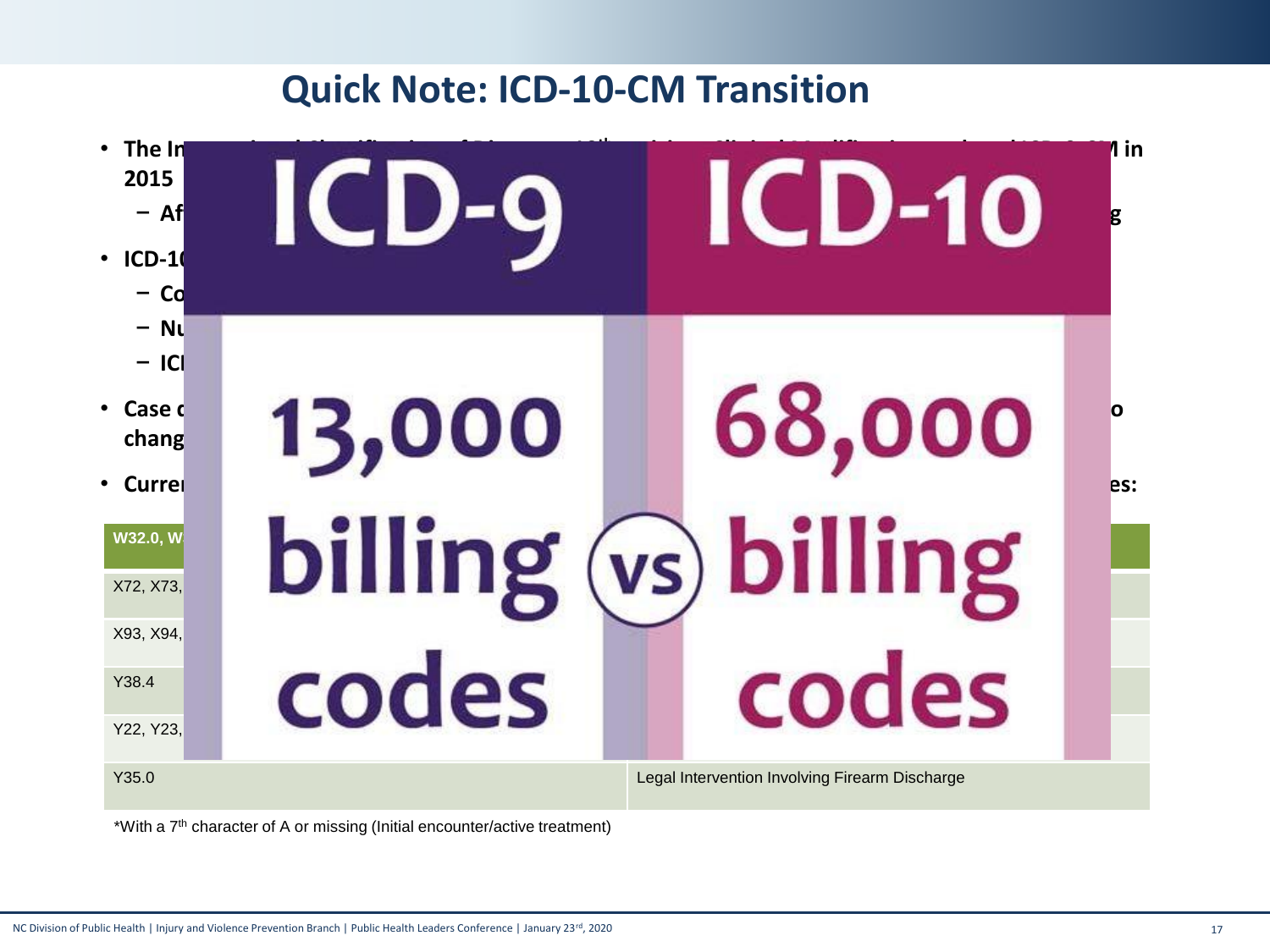#### **Firearm-Related ED Visit (0-17) Rates, 2016-2018**



NC Division of Public Health | Injury and Violence Prevention Branch | Public Health Leaders Conference | January 23<sup>rd</sup>, 2020 18 18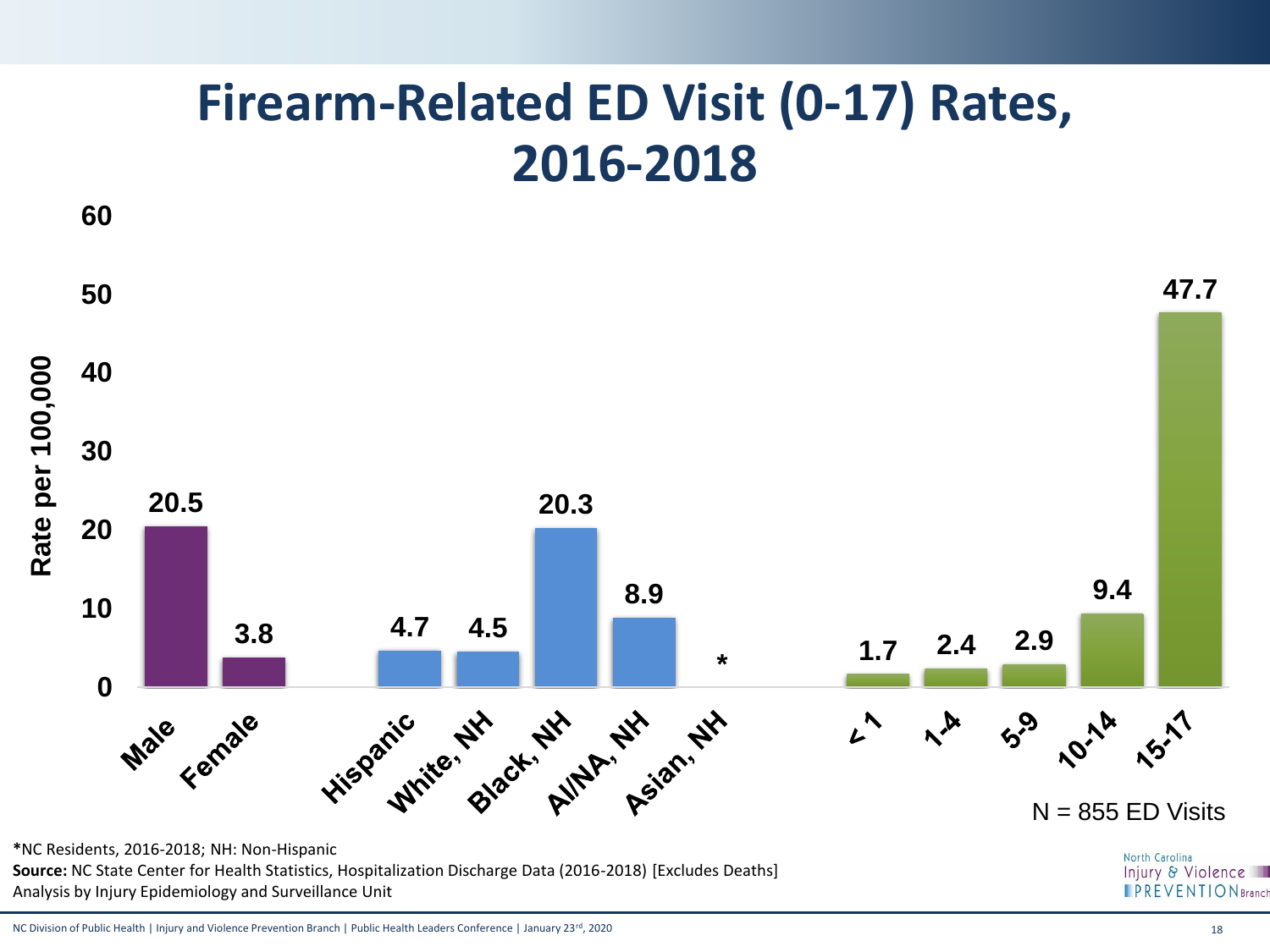#### Firearm-Related ED Visits Among NC Residents Ages 17 and Younger, 2016-2018



#### $N = 855$  ED Visits

North Carolina

**\***NC Residents, 2016-2018; **Source:** NC State Center for Health Statistics, Hospitalization Discharge Data (2016-2018) [Excludes Deaths] Analysis by Injury Epidemiology and Surveillance Unit

Injury & Violence

NC Division of Public Health | Injury and Violence Prevention Branch | Public Health Leaders Conference | January 23rd, 2020 19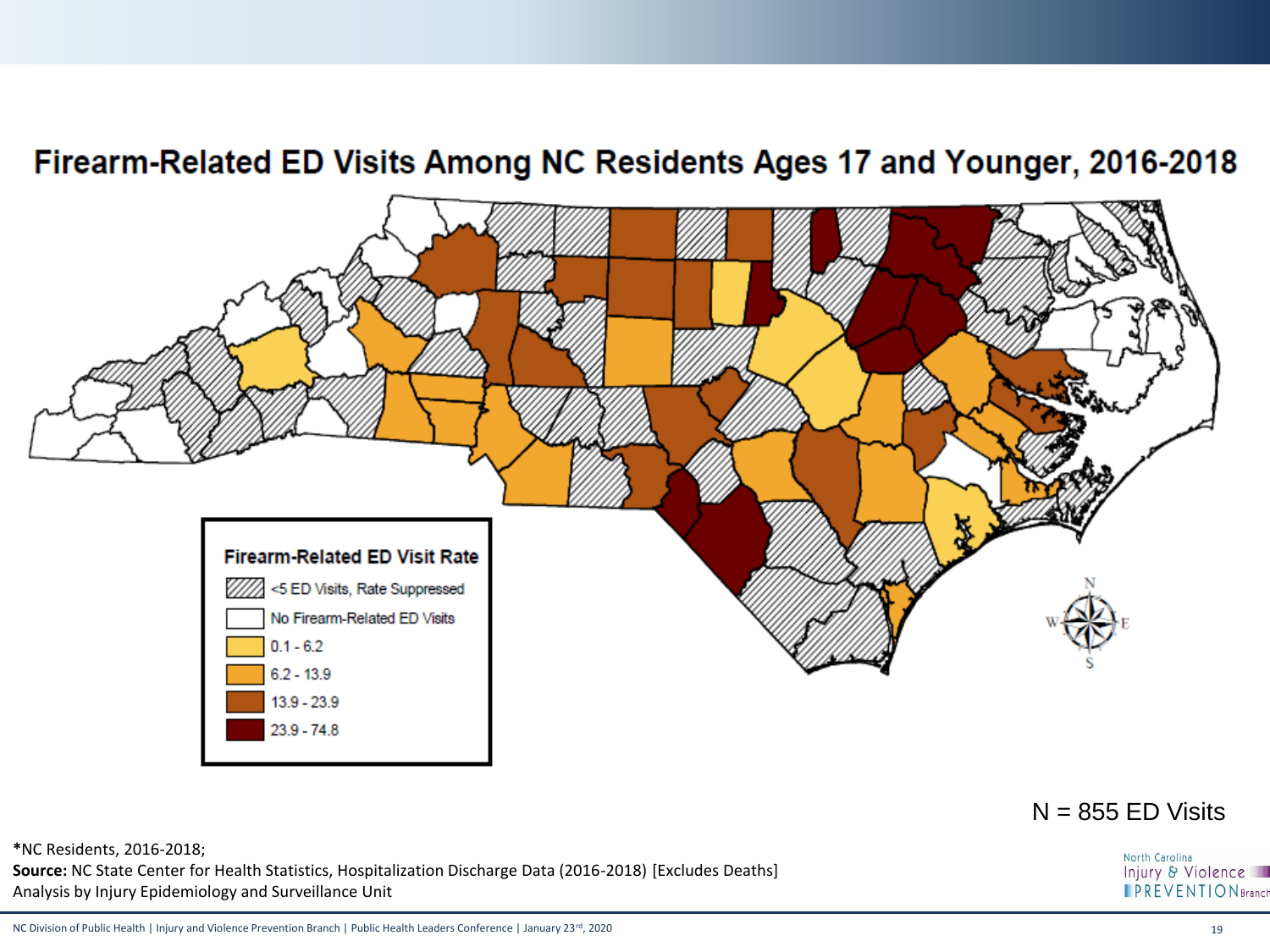**Firearm-Related Hospitalization (0-17) Charges, 2016-2018**

•**\$96,239** average charge

## •**\$3,477** minimum charge

# •**\$1,479,954** maximum charge

 $N = 275$  Hospitalizations

**\***NC Residents, 2016-2018 **Source:** NC State Center for Health Statistics, Hospitalization Discharge Data (2016-2018) [Excludes Deaths] Analysis by Injury Epidemiology and Surveillance Unit

North Carolina Injury & Violence  $\blacksquare$  PREVENTION Branch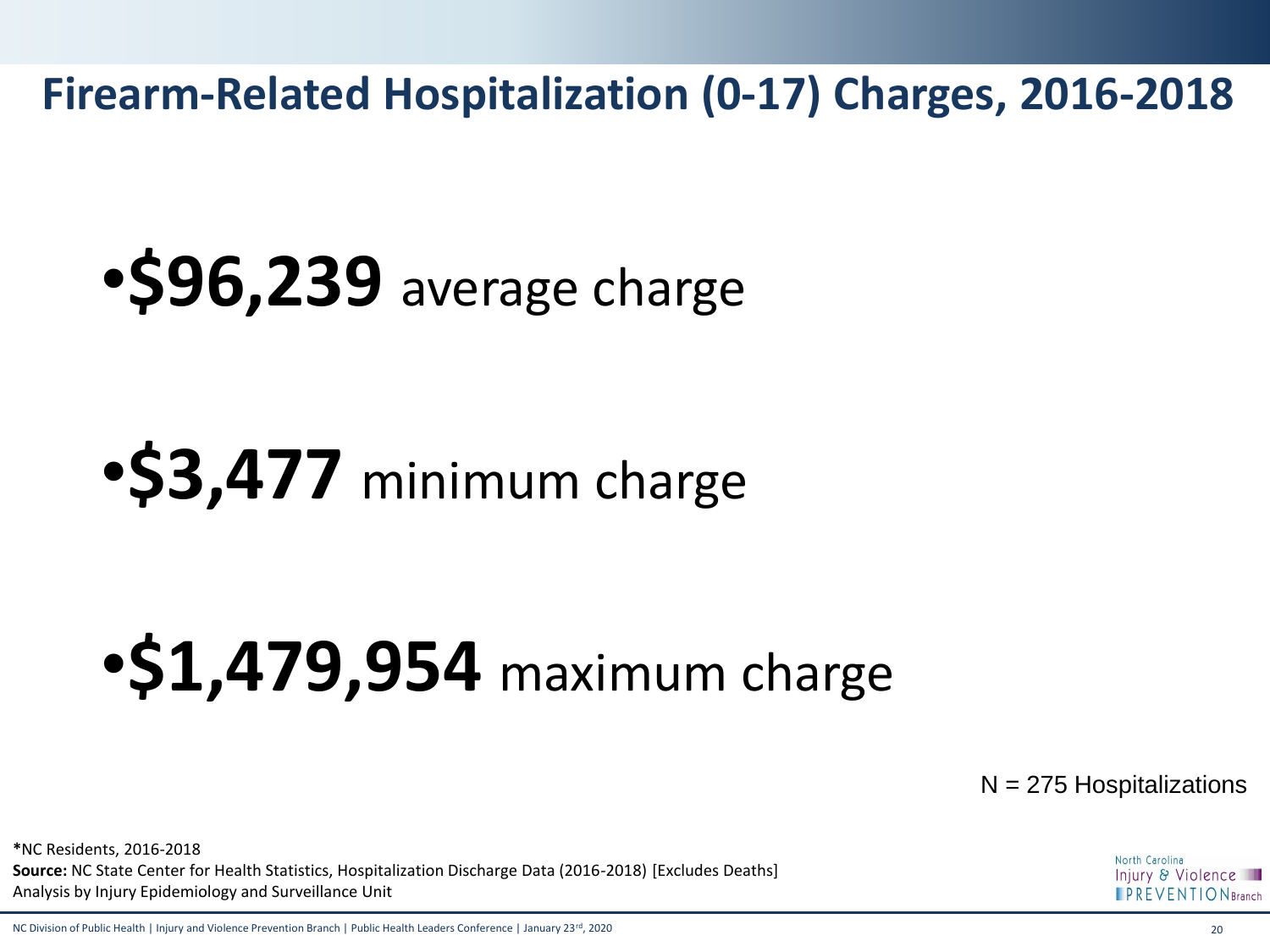## **Prevention**

North Carolina<br>Injury & Violence **IPREVENTIONBranch**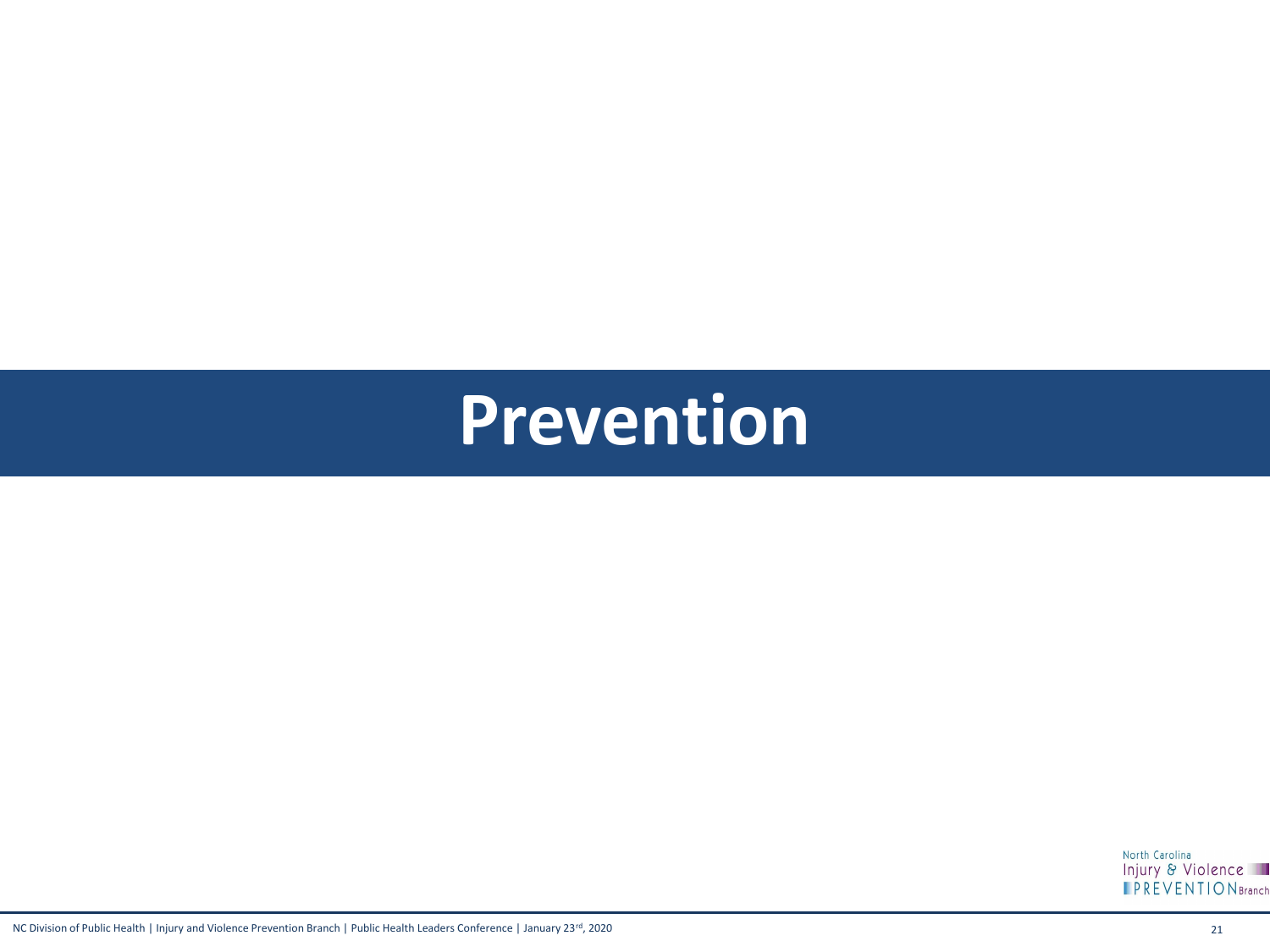## **4.6 MILLION CHILDREN LIVE IN HOMES WHERE GUNS ARE UNLOCKED AND LOADED**

# 1,500 CHILDREN **ARE KILLED WITH GUNS EVERY YEAR**

North Carolina Injury & Violence  $\blacksquare$  PREVENTION Branch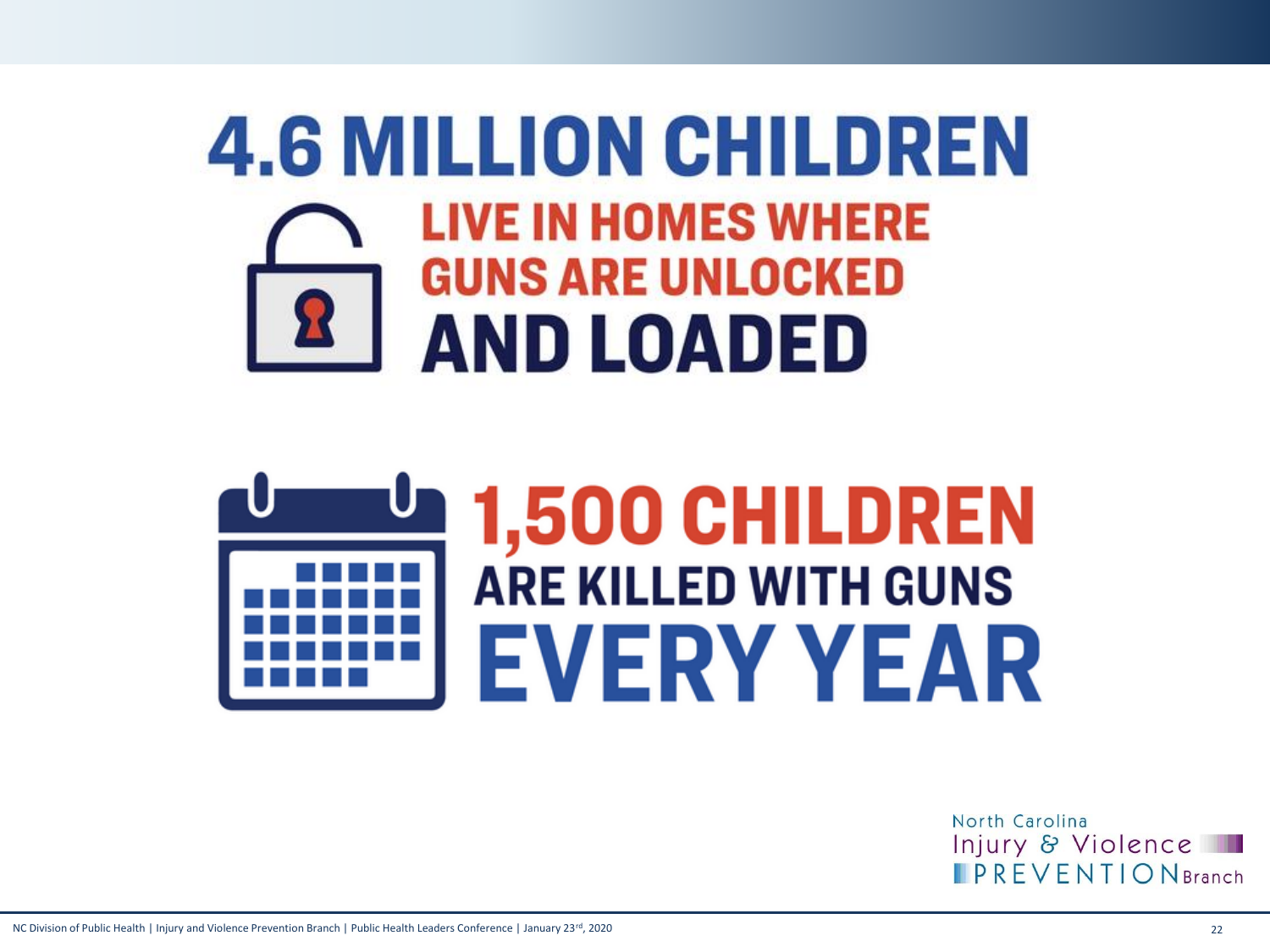## **Percent of NC Parents Firearm Practices (Do you use a gun or chamber lock?) NC CHAMP (ages 0-17), 2011**

**70 32.8% Have firearm in or around home 62.5 25.4%** Keep firearms **loaded 60 29.2%** Keep firearms **unlocked 17.3% Unlocked** & **loaded 50 37.5 40 30 20 10 0 No Yes**North Carolina Injury & Violence **IPREVENTION** Branch

Data Source: NC Child Health Assessment and Monitoring Program (NC CHAMP), 2011 Analysis by Injury Epidemiology and Surveillance Unit